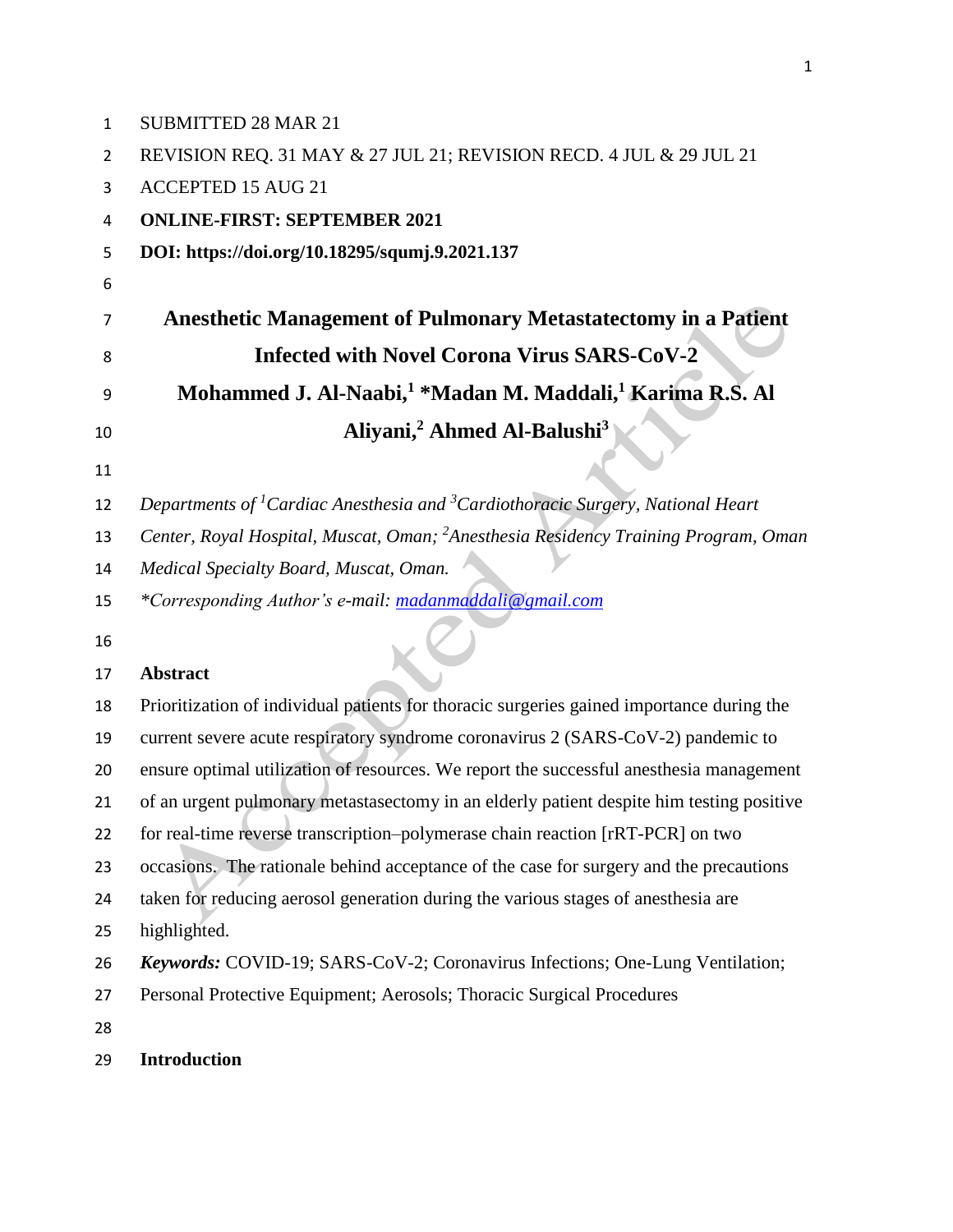The emergence of the severe acute respiratory syndrome coronavirus 2 (SARS-CoV-2) pandemic provisionally named as the coronavirus disease 2019 (COVID-19), has resulted in the prioritizing of individual patients for thoracic surgeries in order to conserve resources. **<sup>1</sup>**Droplets, contact, and natural aerosols cause the spread of SARS-CoV-2. Thoracic anesthesia for thoracic surgical procedures in patients infected with COVID-19 gain special attention as many inherent procedures involved are a major source of aerosol generation and may contribute to the speared of the virus. This case report describes the successful anesthesia management of an elderly patient who tested positive twice for real- time reverse transcription–polymerase chain reaction [rRT-PCR] and needed a pulmonary metastasectomy as a semi-emergency. The report highlights the rationale behind the decision for surgery and the precautions taken for reducing aerosol generation during the various stages of anesthesia. To the best of the authors' knowledge, this is probably the first case report from this country describing the practical aspects of anesthetic management of a thoracic surgical procedure in a patient with COVID-19. 

### **Case report**

 A 76-year-old-man presented to the authors institution with bilateral pulmonary metastasis one year after having surgical excision of an adenocarcinoma of the sigmoid colon [pT4aN1b]. The 18F-fluorocholine positron emission tomography/computed tomography (FCH-PET/CT) imaging revealed an interval progression of the pulmonary metastases [Figure-1].

 A left lung metastasectomy as a semi-emergency was planned as the metastatic nodule in the left lower lobe was rapidly increasing in size and was in close proximity to the pulmonary artery. The pandemic was at its peak and a preoperative rRT-PCR test as a screening investigation was done despite the patient being asymptomatic. Surgery was deferred as SARS-CoV-2 RNA was detected. After 4 weeks, the patient's rRT-PCR test was still positive. However, it was decided to proceed with the surgery as the cycle 58 threshold [Ct] value was 43 above the cut off value of 34.<sup>2,3</sup> The cross-linked D-Dimer assay XDP value was normal [0.1mg/L, normal range; <0.5mg/L]. A quantitative Covid-19 antibody test [Anti -SARS-COV-2 S] done 1 day before surgery was negative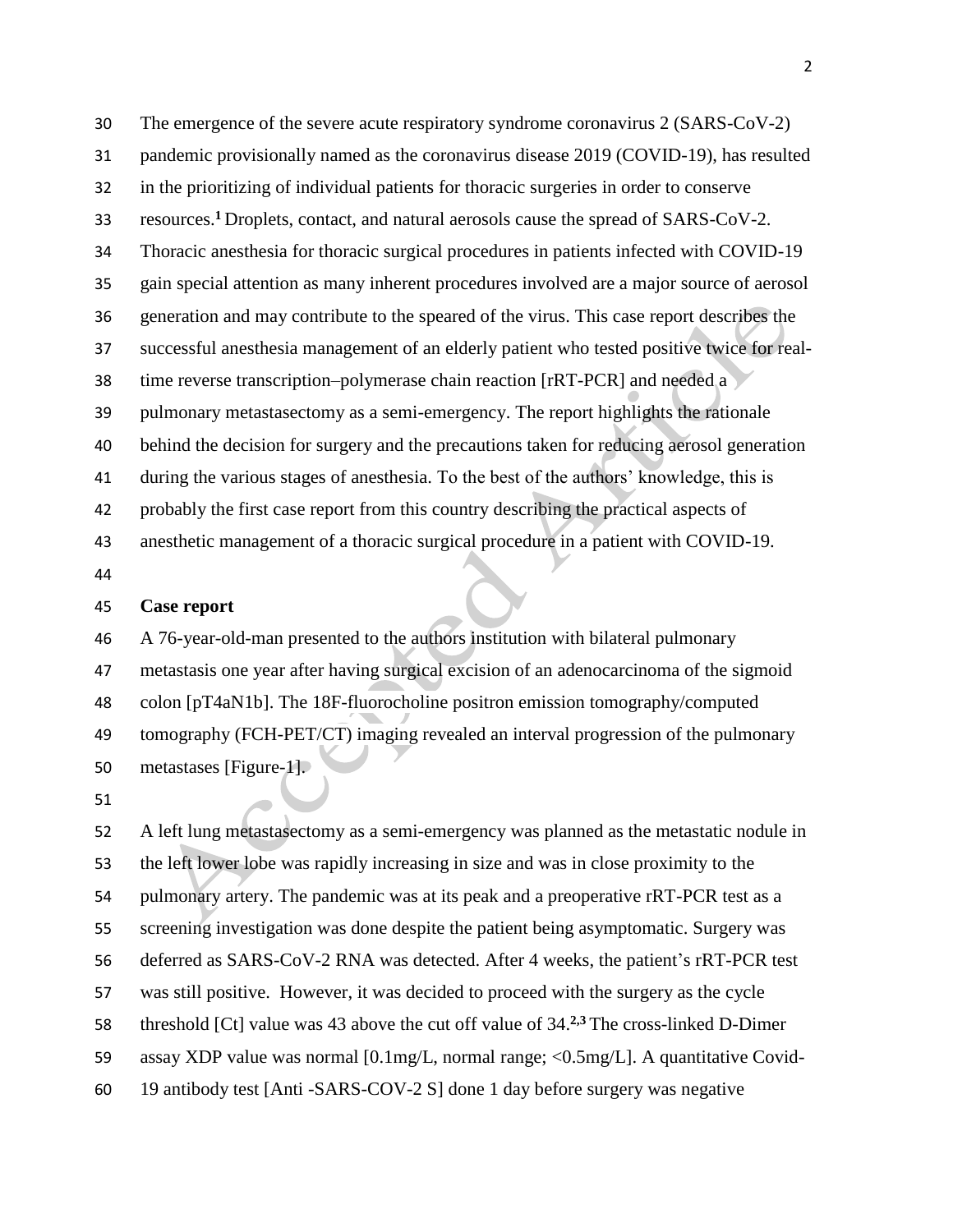[<0.400 IU/mL]. The cardiopulmonary reserve assessed by 6-minute walk test was

acceptable [500 meters]. The room air arterial blood gas analysis results were within the

63 normal range [pH: 7.4; pCO<sub>2</sub>: 40 mm Hg; pO<sub>2</sub>: 88 mm Hg; oxygen saturation: 96%;

HCO3:24 mmol/L, Na+:138 mmol/L, K+: 4.2 mmol/L lactate: 1mmol/L] as were the

vital parameters [blood pressure: 140/88 mmHg, heart rate: 78/min]. He could hold his

breath for more than 10 seconds and he was using an incentive spirometer regularly. The

chest X-Ray displayed multiple nodular opacities related to the underlying malignancy.

There were no ground glass opacities or evidence of consolidation suggestive of a

- COVID-19 involvement of the lungs [Figure-2].
- 

 After obtaining an informed consent for the surgical procedure, the patient was shifted to the operation room. All personnel involved, donned personal protective equipment [PPE]. The positive- pressure system and air conditioning in the operating room was turned off. After preoxygenation with oxygen through a tight-fitting face mask for 3 mins, general anesthesia was administered under standard ASA monitoring. Patients' trachea was intubated with a 37 Fr double lumen tube [DLT] with the help of a video laryngoscope. The DLT was positioned and the placement was confirmed by fiberoptic bronchoscopy [FOB] with the patient being apneic. The tracheal and bronchial cuffs of the DLT were inflated immediately to avoid leakage of aerosol. High-efficiency particulate air (HEPA) filters were applied between the disposable anesthesia face mask and the breathing circuit, on the inspiratory and expiratory limbs of the breathing circuit, between the DLT catheter mount and the breathing circuit and on the bronchial lumen of the DLT that would be in communication with the operative non-dependent lung adding up to a total of 5 HEPA filters.

 A pressure-controlled mode of mechanical ventilation was initiated with a fraction of inspired oxygen [FiO2] of 0.7 and a positive end expiratory pressure [PEEP] of 5 cm H2O. Pressure limit was adjusted to achieve 6ml/kg/min tidal volume monitoring the end 89 tidal carbon dioxide  $[EtCO<sub>2</sub>].$  General anesthesia was maintained with infusions of dexmedetomidine [0.6 mcg/kg/hr], cisatracurium, fentanyl and sevoflurane [0.6 to 1 MAC]. One lung ventilation was achieved without any episode of hypoxemia. Left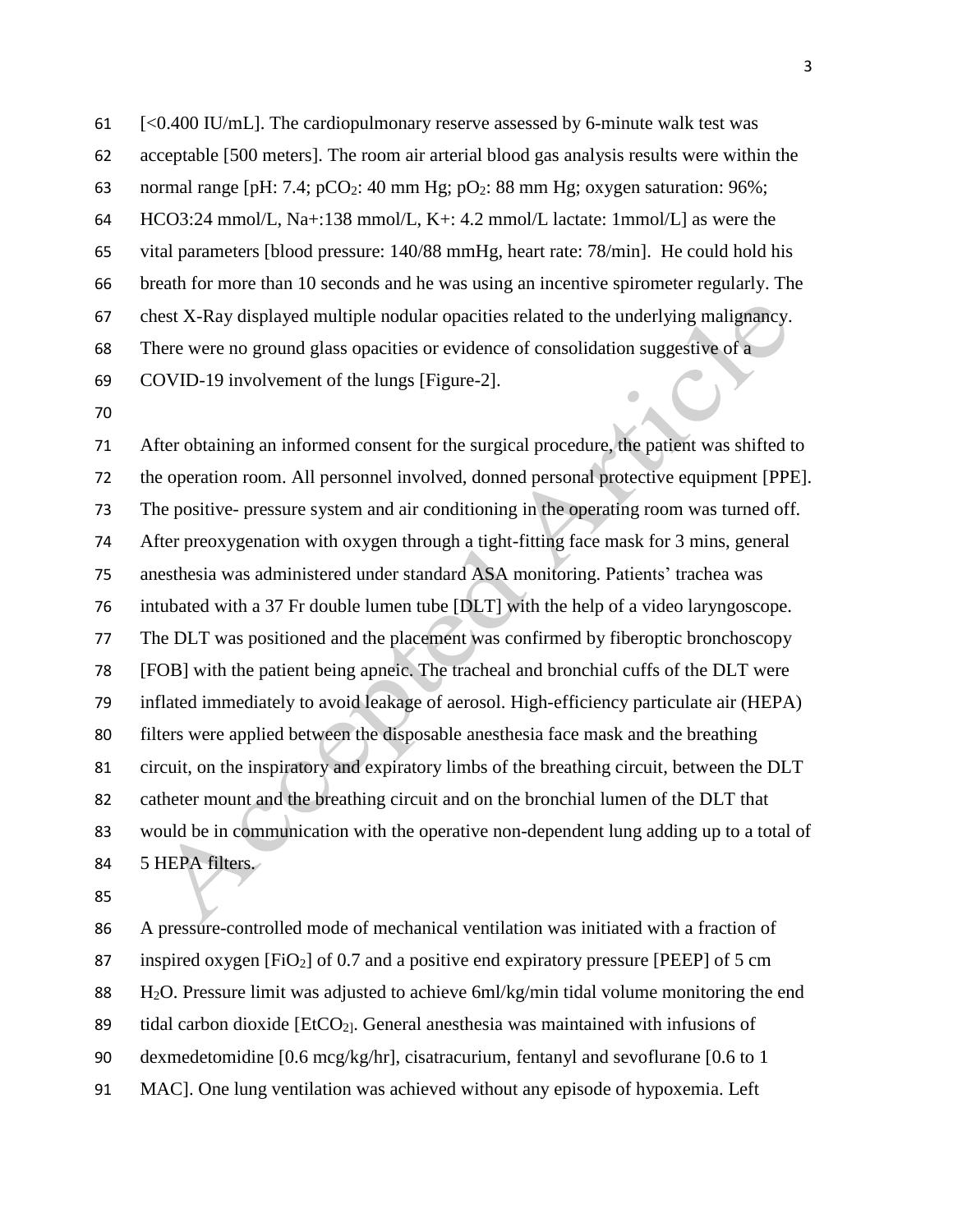parenchymal sparing metastasectomy with anatomical segmentectomy was performed and 6 metastatic masses were removed. On completion of the procedure, aspiration of secretions was performed via a closed system from the non-dependent of the lung, followed by an alveolar recruitment maneuver of the collapsed lung and initiation of both

 lung ventilation. The wound was closed in layers and the surgery lasted about 95 minutes. 

98 One intercostal drain was inserted that was connected to an Argyle™ Thora-Seal™ III chest drain system [Cardinal, Ireland]. Synchronized intermittent mandatory ventilation [SIMV] mode was initiated on return of spontaneous breathing. This was changed to pressure support mode [10 cm H2O] and the neuromuscular blockade was reversed. Cough reflex was inhibited with dexmedetomidine infusion and a bolus of lidocaine injection[1mg/kg]. All anesthetic agents were stopped once surgical dressing was completed. 100% FiO<sup>2</sup> was administered for 2 minutes and the patient's trachea was extubated. Oxygen was administered through nasal prongs and a surgical face mask was 106 applied to the patients face. An arterial blood gas analysis was done  $[pH:7.39, PaCO<sub>2</sub>:$ 107 37mm Hg, PO<sub>2</sub>: 90 mmHg, oxygen saturation: 99% HCO<sub>3</sub>: 22 mmol/L, Na<sup>+</sup>: 136 mmol/L, 108 K<sup>+</sup>: 3.2 mmol/L, lactate:1.9 mmol/L]. After confirmation of uncompromised spontaneous breathing, the patient was transferred to intensive care unit. The intercostal drain was 110 removed after 48 hours postoperatively and the patient was discharged home on the  $7<sup>th</sup>$  day after surgery. The patient flow diagram shows the stages of management of the patient as well as the zones in the operating room [Figure-3].

 A computerized tomography done during the 3-month follow-up reported diffuse bronchial wall thickening with patent central tracheobronchial tree. There was mild para- septal emphysema with bi-apical scarring. The left apical region displayed cicatrization and atelectasis. Informed patient consent as well as institutional ethical committee approval was obtained to publish this report.

### **Discussion**

This report describes the successful anesthetic management of an elderly patient who had

a positive rRT-PCR test and needed urgent pulmonary metastasectomy. The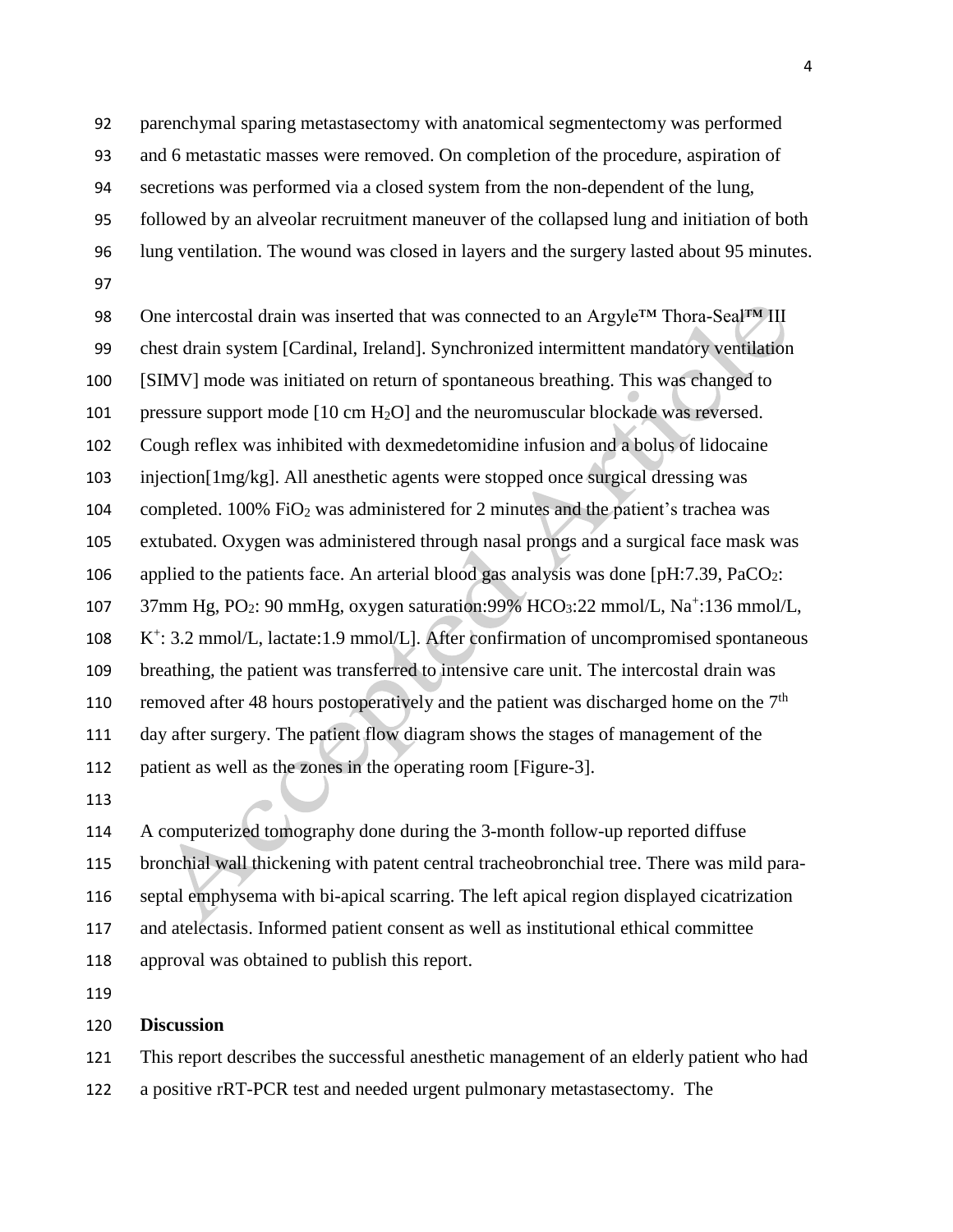recommendation for timing the surgery in patients with SARS-CoV-2 infection has

changed recently. At the time the current patient was operated on, the recommendation

was that once SARS-CoV-2 infection was diagnosed, surgery was to be postponed for at

126 least 7-14 days from the end of symptoms and that too with a negative swab result.<sup>4,5</sup> The

- 127 recent evidence suggests that the surgery should be delayed by 7 weeks.<sup>6</sup>
- 

 However, a positive rRT- PCR assay result alone may not be as important as the Ct value. The Ct threshold value is the number of amplification cycles needed to yield a positive fluorescent signal in a rRT-PCR and is a surrogate marker for the viral load. Ct levels are inversely proportional to the amount of target nucleic acid in the sample. At the time of surgery for the current patient data suggested 34 cycles as the cutoff value for deciding 134 on SARS-CoV-2 infectivity.<sup>2</sup> A patient may not be infectious if Ct values are  $\geq$ 35.<sup>3</sup>

136 Viral droplets are the principal cause of speared of COVID-19 infection.<sup>4</sup> Many

anesthetic procedures result in aerosol generation of viral particles that may pose a risk

for the medical team taking care of a COVID-19 patients. Stress on minimizing aerosol

generation during the various stages of anesthesia is the primary difference in

anesthetizing a non-COVID patient for thoracic surgery compared to those who are

infected with COVID-19. The European Association of Cardiothoracic Anaesthesiology

Thoracic Subspecialty Committee recently published recommendations for the

management of thoracic anesthesia patients with suspected or confirmed COVID-19

144 infection.<sup>4</sup> The recommendations lay emphasis on achieving successful airway

management without compromising the health of the treating team. Guidelines are also

available for triaging patients with thoracic malignancies based on the trajectory and the

147 impact of COVID-19 cases on each institution.<sup>1</sup> Notwithstanding a rapidly escalating

 COVID-19 trajectory with many hospital admissions and resources constraint, the current patient underwent early surgery.

During preoperative evaluation of suspected COVID-19 patients, rRT-PCR testing and

152 when its unavailable, chest computed tomography needs to be done.<sup>5</sup> There might be

COVID-19–related blood test anomalies like elevated values of C-reactive protein,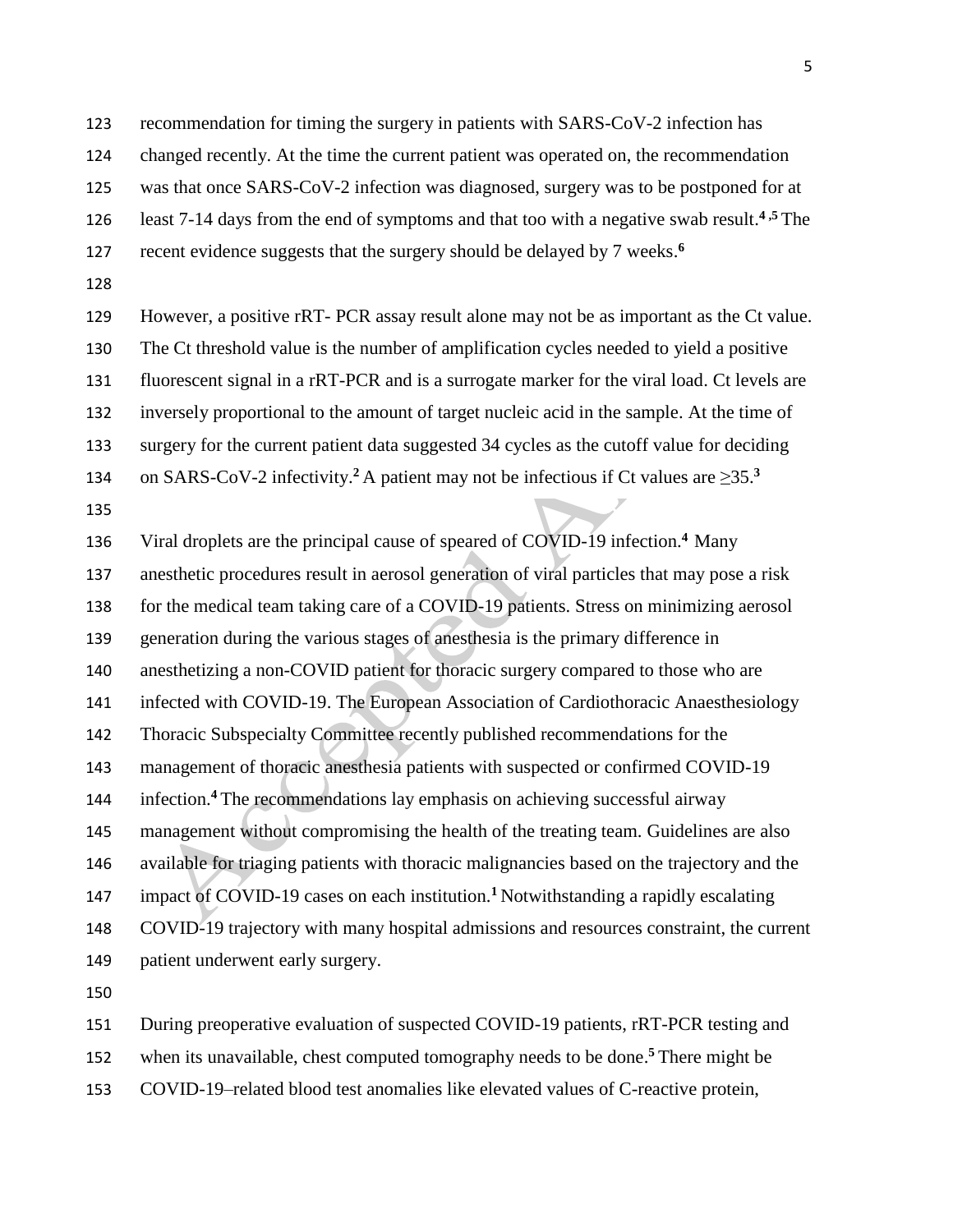154 erythrocyte sedimentation rate, and D-dimer levels.<sup>5</sup> COVID-19 patients may exhibit

155 chest radiography abnormalities as well.<sup>5</sup> The current patient tested positive for rRT-PCR

156 on two occasions with a Ct of > 35 the second time. As the metastatic lesions were rapidly

increasing in size with the possibility of infiltration into pulmonary vasculature, a

decision to operate was made.

Tracheal intubation is to be performed electively using rapid sequence induction with

complete neuromuscular paralysis after preoxygenation in an "isolated" negative pressure

162 room with >12 air changes/minute.<sup>4</sup> In the current patient, as a negative pressure

operating room was not available, the tracheal intubation was done in an operating room

after switching off the positive pressure with the doors closed.

166 The operating room area was separated into red, white and yellow zone.<sup>4</sup> In the red zone i.e., the operating room, there were 2 staff donned with full PPE during the tracheal intubation that was performed by a senior anesthesiologist with the assistance of a nurse. The yellow zone was the induction room that was attached to the operating room and separated by a glass partition where an anesthesiologist with full donned PPE was 171 available in case of need for help as suggested by Sentürk and colleagues.<sup>4</sup> An observer from the institutional infection control team was present in the white zone that was outside the dedicated operating room where the surgery was to take place. The PPE donned by the team comprised of hair covers, two N95 face masks each, face shield, long sleeve fluid-resistant gown, double gloves and overshoes as prescribed. **<sup>4</sup>**According to the European Guidelines, lung separation with a bronchial blocker may be the preferred 177 mode in COVID patients undergoing thoracic surgery.<sup>4</sup> This technique mandates the use of an FOB guidance.

 Simultaneously, many other international societies recommend consideration of DLTs in lieu of bronchial blockers for patients who do not have a known or suspected difficult airway with the placement of an antiviral filter on the open nonventilated lumen of the

**DLT.** 7,8 A DLT may be positioned without the help of FOB guidance based on

auscultation and may be a better choice of lung isolation in COVID-19 infected patients.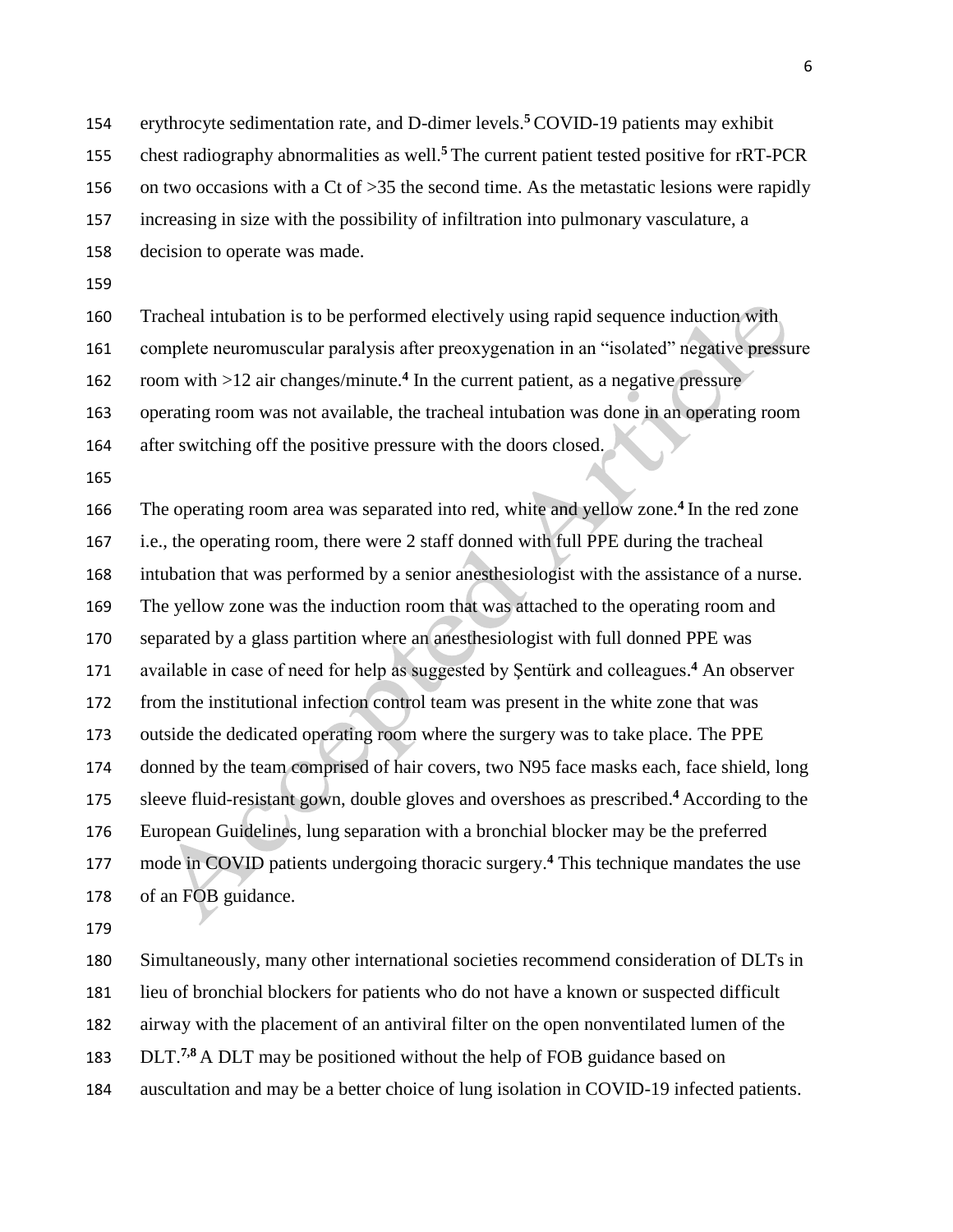In the current patient an initial attempt was made to place a DLT without the help of FOB guidance. As this initial attempt failed, it necessitated the need for FOB for accurate placement of the DLT during the second attempt. This was done maintaining the patient apneic. The management guidelines suggested by Şentürk M and colleagues for the conduct of one lung ventilation in patients with COVID-19 were adopted by the authors 190 in the current patient.<sup>4</sup> The placement of HEPA filters in the anesthesia circuit, management of ventilation parameters, alveolar recruitment techniques prior to resumption of both lung ventilation after achieving one lung ventilation, use of closed system for aspiration of secretions, cough suppression at the time of tracheal extubation 194 etc. were in accordance with these guidelines.<sup>4</sup> Nasal prongs for oxygen supplementation were inserted in the patient with the application of a surgical face mask over the prongs. Observation of the patient during the immediate post extubation period was done in the operating room and once the anesthesiologist was convinced of the cardio-pulmonary stability of the patient, the patient was shifted to an isolation room in the intensive care unit for further management.

 Attention was paid towards possibility of virus transmission via the chest drainage unit. Following the metastatectomy, no air leak was detected during the process of recruitment and expansion of the lung that was operated on. The intercostal drain was connected to a chest drain unit that was a closed system that and had three chambers: a collection chamber for pleural fluid/ chest drain output; a water-seal chamber that acted as a one-206 way valve; and a suction control chamber set to negative pressure of 5 cmH<sub>2</sub>O. The outlet 207 corr of the  $3<sup>rd</sup>$  chamber was connected to the wall mounted suction to scavenge the exhaust, from any ongoing air leak or air displaced by pleural drainage in the operating room and in the intensive care unit. During transport to the intensive care unit the outlet port was kept sealed. In order to curb any possibility of disease transmission, some authors suggested attachment of a HEPA filter to the port of the drainage system that is open to the environment.**<sup>9</sup>**

 Based on prior experience of management of patients during the MERS-CoV outbreak and the available literature, guidelines for anesthesia management of thoracic surgery in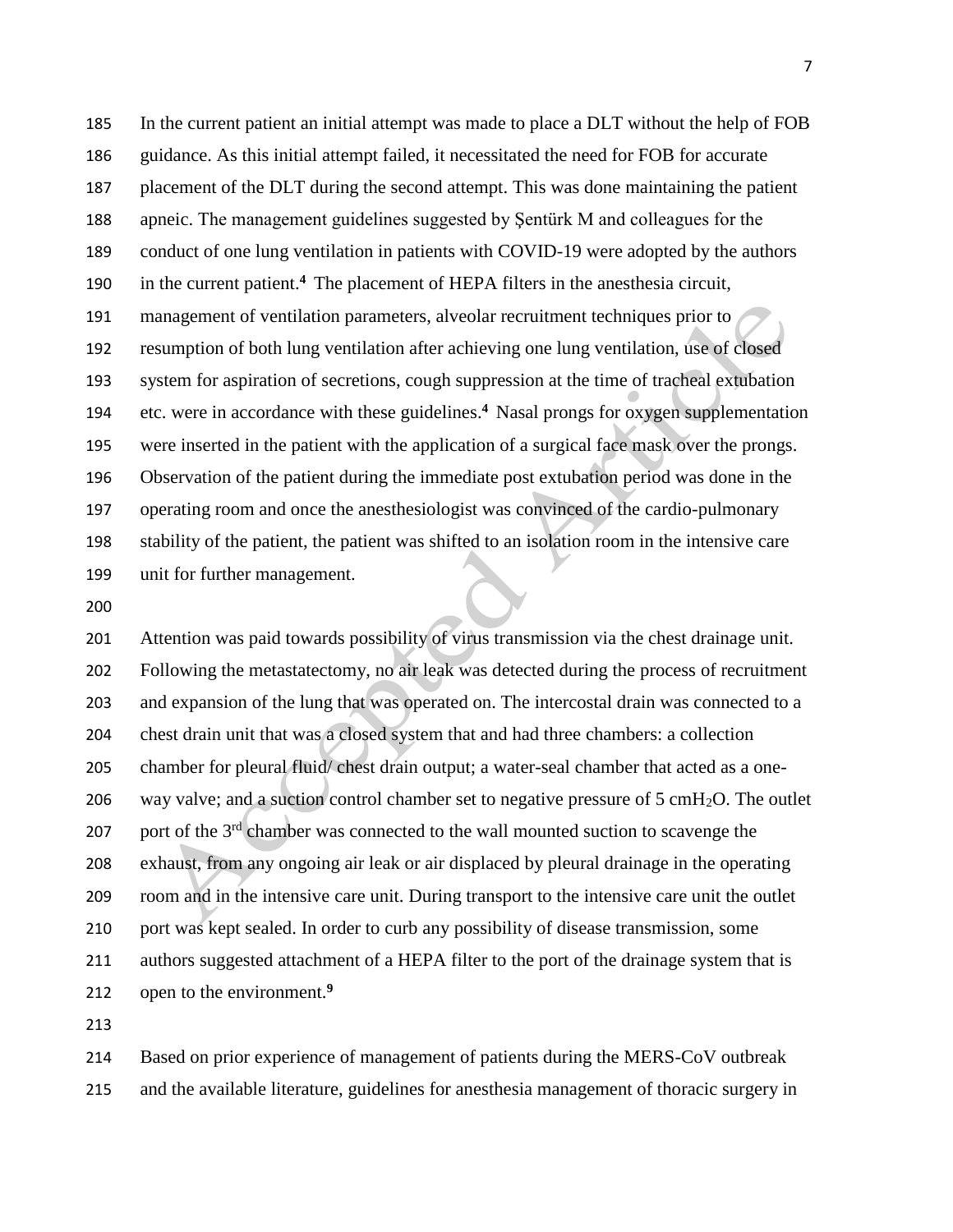- patients with suspected/confirmed COVID-19 were recently published by the Saudi
- 217 Anesthesia Society.<sup>10</sup> These guidelines addressed the general regulations, organization,
- preparations and lung isolation/separation in different types of patients during COVID-19
- 219 outbreak.<sup>10</sup> Many of these were adopted in the current patient management.
- 

### **Conclusions**

- In conclusion, case selection for thoracic surgeries during the current pandemic must be based on multidisciplinary discussion and the timing of surgery may be dictated by the patients underlying pathology. The perioperative anesthetic management poses an important challenge as many events that are necessary for the conduct of anesthesia in these patients are a major source of aerosol generation and may contribute to spread of infection. Therefore, the primary objective of the conduct of thoracic anesthesia in COVID-19 patients is to minimize aerosol generation at all stages.
- 

## **Authors' Contribution**

- MMM conceptualized the work and was involved in acquisition of the images and drafted the manuscript. MJN, MMM, KRSA and AB were involved in the interpretation
- of the data. MJN was responsible for the provision of the anesthesia details. AB was
- responsible for the provision of the operation data. KRSA collected the data. All authors
- approved the final version of the manuscript.
- 

# **References**

- 1.Thoracic Surgery Outcomes Research Network, Inc, Antonoff M, Backhus L, Boffa DJ,
- Broderick SR, Brown LM, et al. COVID-19 Guidance for Triage of Operations for
- Thoracic Malignancies: A Consensus Statement From Thoracic Surgery Outcomes
- Research Network. Ann Thorac Surg 2020; 110:692-696.
- 2. Engelmann I, Alidjinou EK, Ogiez J, Pagneux Q, Miloudi S, Benhalima I, et al.
- Preanalytical Issues and Cycle Threshold Values in SARS-CoV-2 Real-Time RT-PCR
- Testing: Should Test Results Include These? ACS Omega 2021;6:6528-6536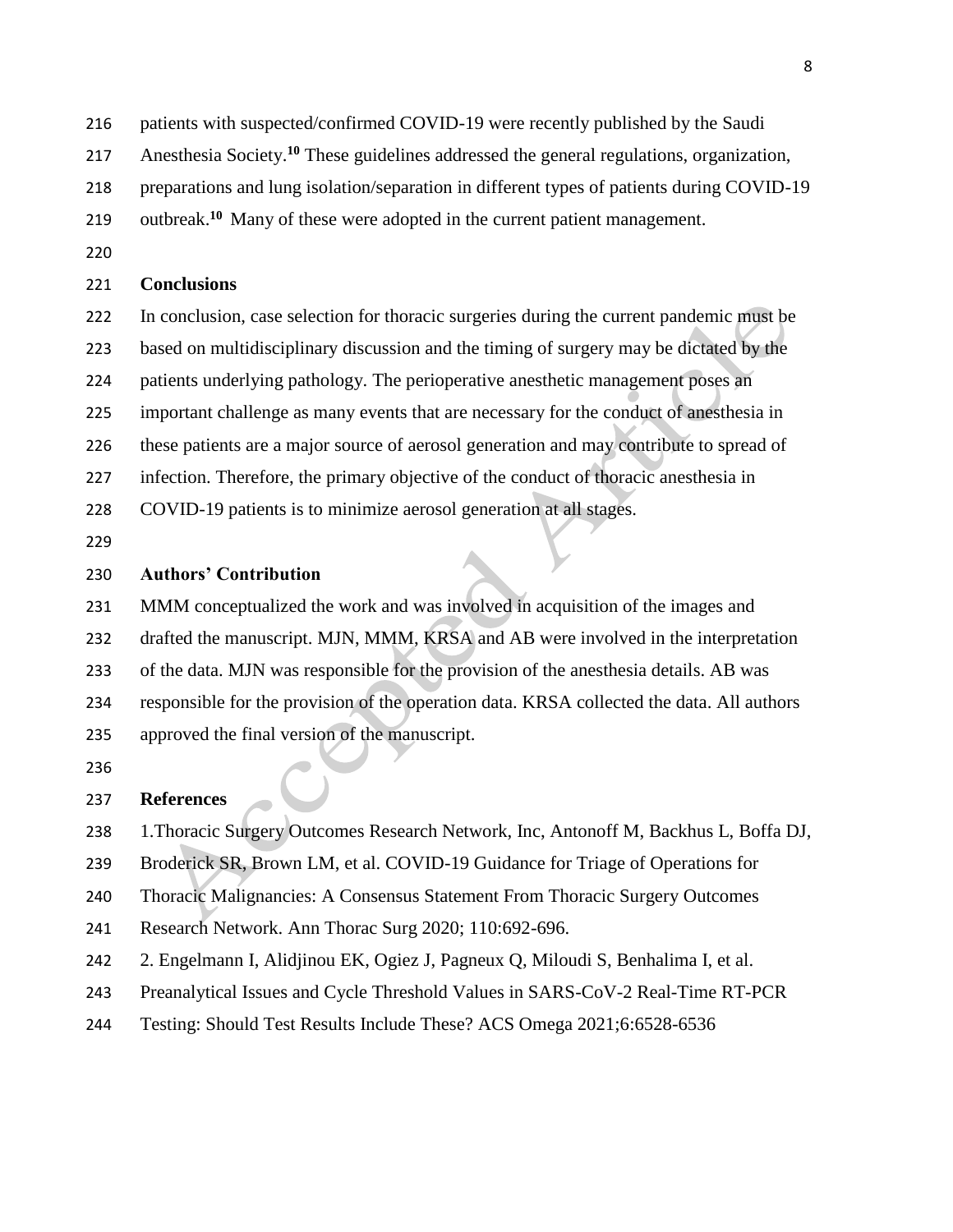- 3. Zacharioudakis IM, Prasad PJ, Zervou FN, Basu A, Inglima K, Weisenberg SA,
- Aguero-Rosenfeld ME. Association of SARS-CoV-2 Genomic Load with Outcomes in
- Patients with COVID-19. Ann Am Thorac Soc 2021;18:900-903
- 4. Şentürk M, El Tahan MR, Szegedi LL, Marczin N, Karzai W, Shelley B, at al.
- Thoracic Anesthesia of Patients With Suspected or Confirmed 2019 Novel Coronavirus
- Infection: Preliminary Recommendations for Airway Management by the European
- Association of Cardiothoracic Anaesthesiology Thoracic Subspecialty Committee. J
- Cardiothorac Vasc Anesth 2020;34:2315-2327.
- 5. Fiorelli S, Menna C, Piccioni F, Ibrahim M, Rendina EA, Rocco M, et al. The Cutting
- Edge of Thoracic Anesthesia During the Coronavirus Disease 2019 (COVID-19)
- Outbreak. J Cardiothorac Vasc Anesth 2020; 34:3203–3210.
- 6. COVIDSurg Collaborative; GlobalSurg Collaborative. Timing of surgery following
- SARS-CoV-2 infection: an international prospective cohort study. Anaesthesia
- 2021;76:748-758.
- 7. Shaylor R, Verenkin V, Matot I. Anesthesia for Patients Undergoing Anesthesia for
- Elective Thoracic Surgery During the COVID-19 Pandemic: A Consensus Statement
- From the Israeli Society of Anesthesiologists. J Cardiothorac Vasc Anesth 2020;
- 34:3211-3217.
- 8. Thornton M, Reid D, Shelley B, Steven M. Management of the airway and lung
- isolation for thoracic surgery during the COVID-19 pandemic: Recommendations for
- clinical practice endorsed by the Association for Cardiothoracic Anaesthesia and Critical
- Care and the Society for Cardiothoracic Surgery in Great Britain and Ireland. Anaesthesia 2020; 75:1509-1516.
- 9. Ghoniem A, Abdellateef A, Osman AI, Elsayed HH, Elkhayat H, Adel W. A tentative
- guide for thoracic surgeons during COVID-19 pandemic. The Cardiothoracic Surgeon
- 2020;28:16. doi:10.1186/s43057-020-00026-z
- 10. Eldawlatly A, El Tahan MR, Abdulmomen A, Kattan M, Ahmad AE. Anesthesia
- management of thoracic surgery in a patient with suspected/confirmed COVID-19:
- Interim Saudi Anesthesia Society guidelines. Saudi J Anaesth 2020;14:383-386
-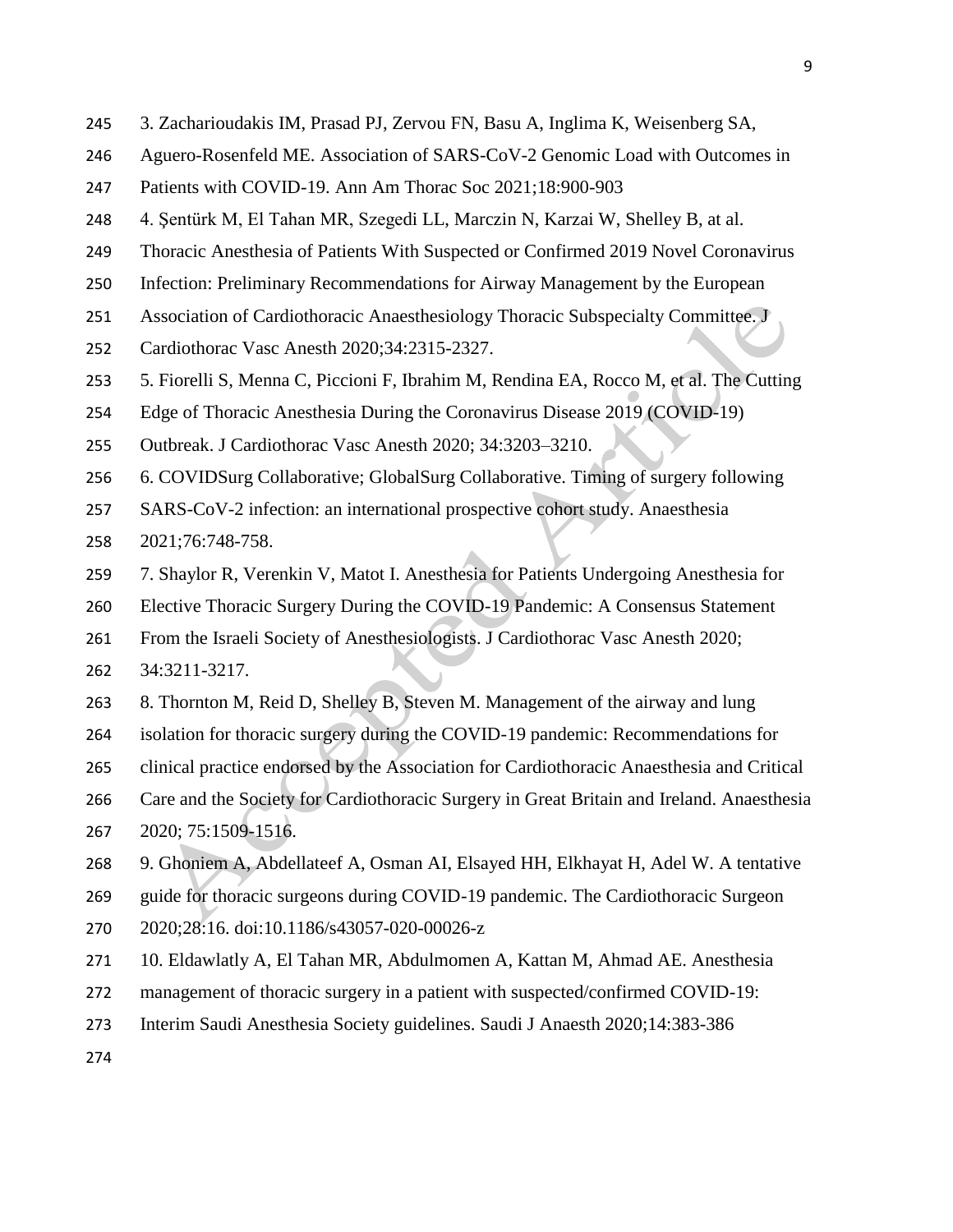

- 
- 
- **Figure 1:** 18F-fluorocholine positron emission tomography/computed
- tomography (FCH-PET/CT) imaging displaying metastatic nodules in the left and right
- lungs
- 



- 
- 

 **Figure 2:** Chest radiograph the anteroposterior view displaying the lung fields with no signs of opacities or consolidation suggestive of COVID-19 infection of the lungs

- 
- 
-